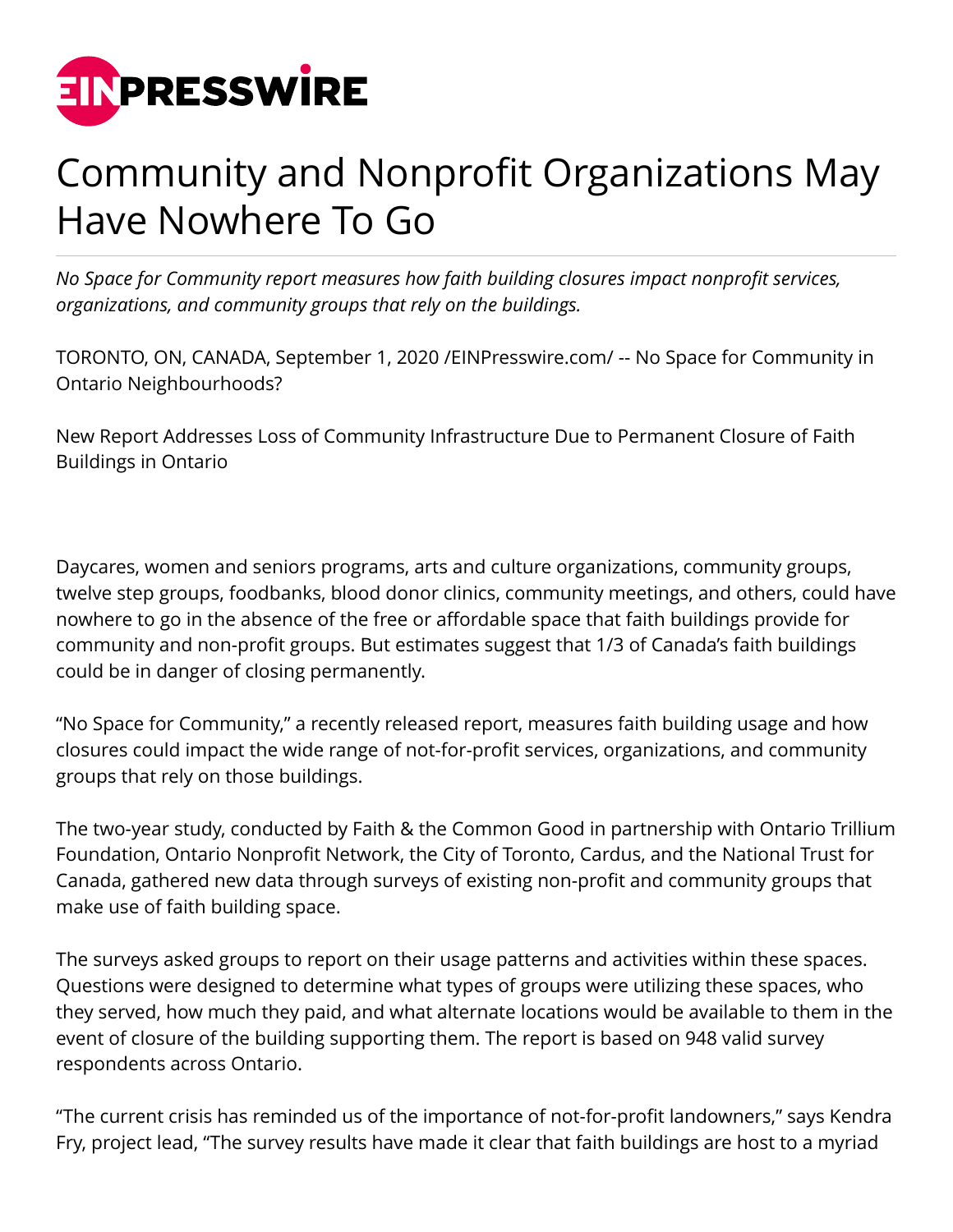of groups including a large number of daycares and arts groups who have their offices and performing spaces in faith buildings. 38% of survey respondents indicated that they were paying nothing for their spaces in faith buildings, and a large group report paying minimal amounts. These important not-for-profit and community groups cannot afford commercial spaces. If the faith buildings close, what will happen to these groups and the people they bring together?"

A large percentage of the groups working out of local faith buildings are serving women, children, seniors, and low-income individuals. The top five of 14 not-for-profit sectors working out of faith buildings are: culture and the arts; recreation and sports; social clubs; education and research; and social services. The organizations surveyed indicated that they utilized faith buildings to provide their services because of the convenient location within the community and the affordability of the space.

The not-for-profit ownership of the buildings and spaces means that these groups are paying well below market rent or nothing at all. For some organizations and services, their entire model relies on free space to continue operating. 50% of respondents report that they have no other option if the faith building they reside in closes. Another 20% report that another faith building would be their next best option.

The risk to groups inherent in faith building closures, and the loss of that community infrastructure, is evident.

The complete report, "No Space for Community," is available at: [www.communityspacefaithplace.org](http://www.communityspacefaithplace.org)

Peterborough Case Study: Church of St John the Evangelist Anglican: A ministry for the whole city

Huron County Case Study: How Huron Shores United Church Opened its doors to Grand Bend Toronto Case Study: St. Matthew's Church sparks community building and neighbourhood development

The study and report were created by Faith & the Common Good, National Trust for Canada, Ontario Trillium Foundation, Ontario Nonprofit Network, City of Toronto, and Cardus, and supported by ArtsBuild Ontario, Rural Ontario Institute, ArtsPond, and the Society for Performing arts in Rural Canada.

Kendra Fry, project lead, is available for interviews. Media contact: Heather Kelly, heather@hkcmarketing.com

Heather Kelly Faith & The Common Good